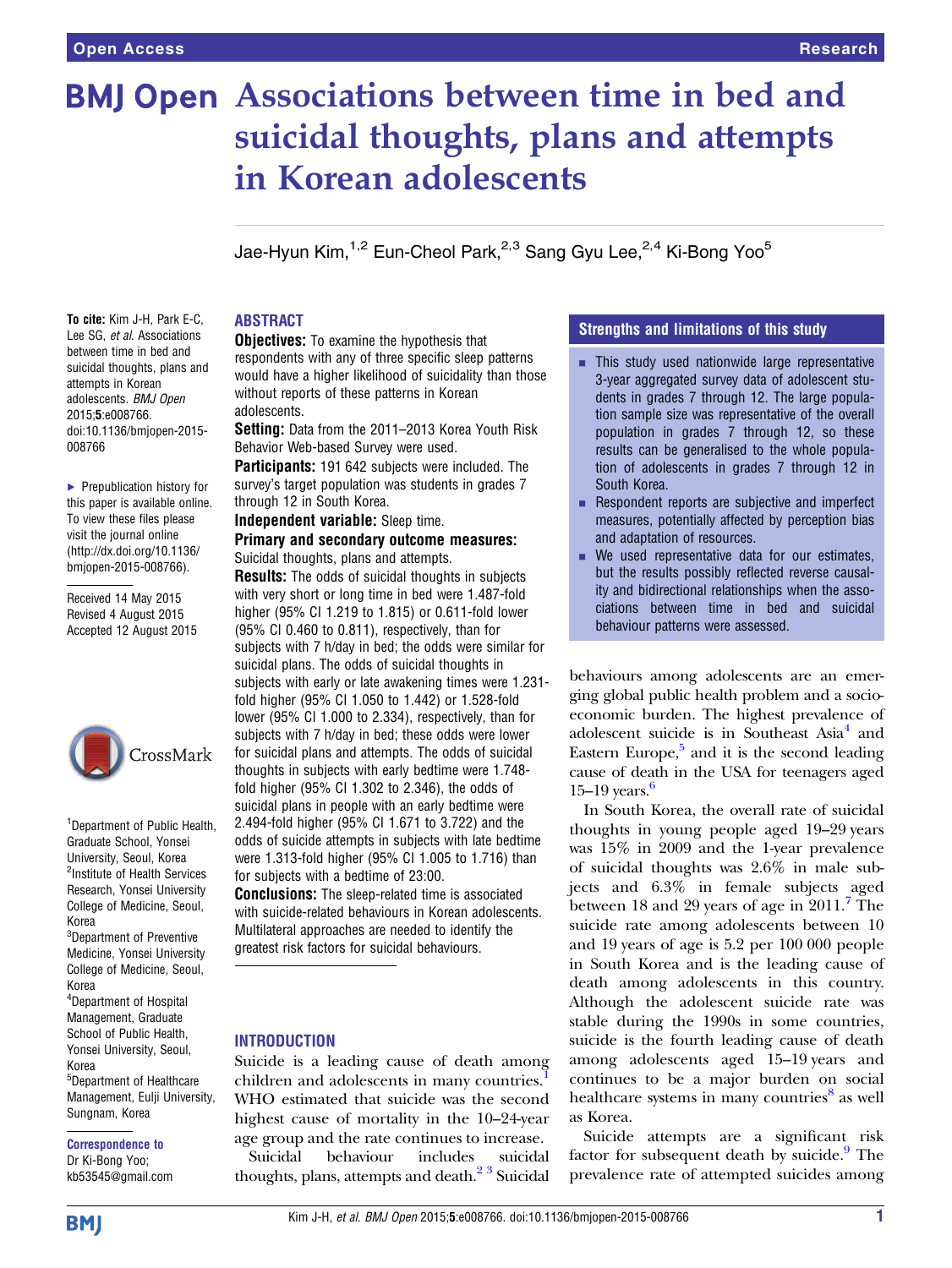Korean adolescents between 13 and 18 years of age was reportedly 4.7%.<sup>[3](#page-7-0)</sup>

Recent research has identified sleep problems as potentially important risk factors for suicidal thoughts and behaviours, $10$  and investigated the epidemiological phenomena and the risk factors associated with suicidal behaviour. Tang et  $al<sup>11</sup>$  $al<sup>11</sup>$  $al<sup>11</sup>$  investigated 10 233 adolescent students in southern Taiwan and reported that variables including female gender, weekly alcohol use, illicit drug use, depression, significant family conflicts, poor family functioning, reduced interest in school, a low rank in school, low acceptance among peer groups and dropping out of school are associated with adolescent suicide attempts. Biological studies have indicated that considerable changes occur during adolescence, such as melatonin secretion and a need for a greater total time in bed, possibly owing to maturational changes in neuronal connectivity.<sup>12</sup>

In surveys of the general population, approximately one-third of adults reported one or more sleep complaints in the past year, $13$  and study shows that the associations between sleep disorder, such as insomnia, and suicidal behaviour are seen in clinically depressed and anxious populations. $14$  Insomnia was more strongly associated with suicidal thoughts than was poor-quality sleep<sup>15</sup>  $16$  and seemed to lead to an increased risk for suicidal thoughts, attempts and death by suicide. $17$ 

Using data from the National Comorbidity Survey Replication study, Roth et  $al^{18}$  $al^{18}$  $al^{18}$  determined that 16–25% of the adult population had had sleep problems lasting for  $\geq$  weeks in the past 12 months, 16.4% difficulty in falling sleep, 16.7% early morning awakening, 19.9% difficulty maintaining sleep and 25% non-restorative sleep.

Sleep problems are associated strongly with co-occurring psychiatric disorders, $\frac{19}{19}$  $\frac{19}{19}$  $\frac{19}{19}$  which in turn are associated with an increased risk of suicide. Individuals with sleep difficulties have a higher probability of symptoms or a diagnosis of depression, anxiety disorder or a substance abuse disorder than those without sleep complaints.<sup>[20](#page-7-0)</sup>

Previous studies have shown that sleep problems and depression are potentially major factors for suicidal thoughts or attempts,  $21-23$  $21-23$  particularly in adolescents.<sup>24</sup>  $25$ In Korea, although suicidal thoughts and attempts were associated with depression and alcohol abuse disorders in adults according to previous studies, the potential association between sleep problems and suicide in Korean adolescents remains unclear.

Therefore, in this study, we hypothesised that respondents with any of three specific sleep patterns would have a higher likelihood of suicidality than those without these patterns. Additionally, we hypothesised that sleep problems would be associated with greater risks of suicidal thoughts, plans and attempts during the preceding 12 months, even after controlling for other established risk factors for suicidality, such as socioeconomic status, disease status and psychiatric comorbidities.

#### **METHODS** Study sample and design

This study used data from the 2011–2013 Korea Youth Risk Behavior Web-based Survey (KYRBWS) conducted by the Korea Centers for Disease Control and Prevention (KCDCP). The KYRBWS was a retrospective epidemiological study with a complex sample design that included multistage sampling, stratification and clustering, and has been conducted annually as an anonymous, online, self-reporting survey. The survey consists of 128 questions assessing demographic characteristics and 14 areas of health-related behaviours, including cigarette smoking, alcohol consumption, obesity, physical activity, eating habits, injury prevention, sexual behaviours, mental health, oral health, allergic disorders, personal hygiene, internet addiction, drug abuse and health equity. The survey's target population was students in grades 7 through 12 in South Korea. From each grade level, one sample class was chosen and all students from the six sample classes of each school were chosen as the sample students. We submitted a data request form on the KCDCP website and after an internal review by KCDCP and approval, we obtained the KYRBWS-VI survey data with all private information treated anonymously. During the survey, participants were assigned identification (ID) numbers and guaranteed anonymity. Teachers assigned a computer to each student randomly and provided the survey information. After the process had been explained, each student accessed the website using his or her ID number and completed the survey.

The survey was completed by a total of 75 643 of 79 202 students in 2011—a 95.5% participation rate, 74 186 of 76 980 students in 2012—a 96.4% participation rate and 72 435 of 75 149 students—a 96.4% participation rate.

#### Independent variables of main interest

Self-reported time in bed, awakening time and bedtime were assessed for each adolescent by asking, "What time did you usually go to bed and wake-up last week?" The responses for awakening time were categorised as ≤5:00, 6:00, 7:00, 8:00 and  $\geq 9:00$  and the responses for bedtime were categorised as ≤21:00, 22:00, 23:00, 24:00, 1:00 and  $\geq 2;00$ ; numbers represent the military time of day.

The time in bed was calculated based on reported sleep and awakening times and the responses were  $\leq 4$ , 5, 6, 7, 8, 9 and  $\geq 10$  h.

#### Dependent variables

- 1. Suicidal thought was investigated by asking the question, "Have you had suicidal thoughts in the past 12 months?" The responses were either "yes" or "no".
- 2. Suicidal plan was investigated by asking the question, "Have you had suicidal plans in the past 12 months?" The responses were either "yes" or "no".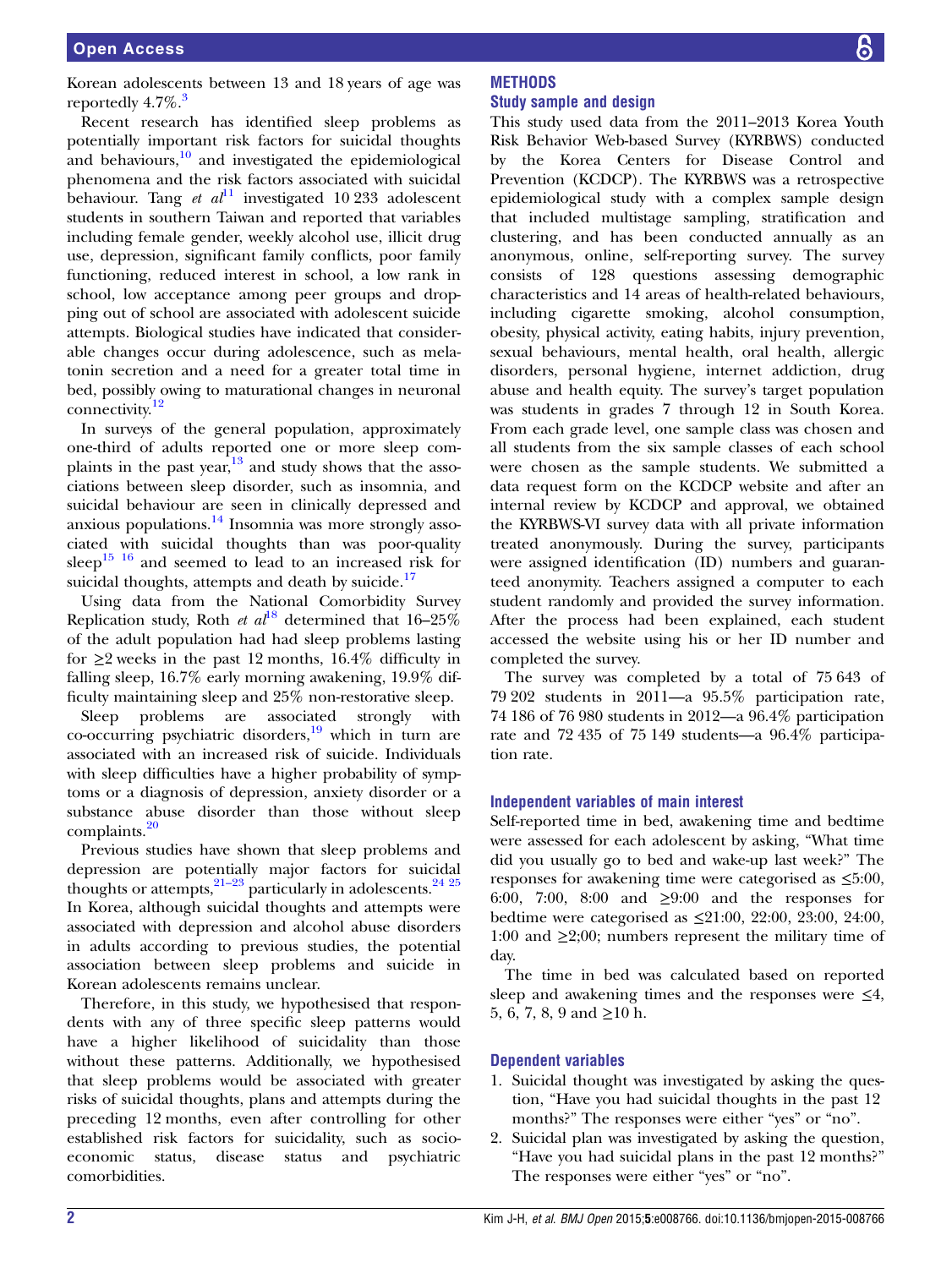3. A suicide attempt was investigated by asking the question, 'Have you attempted suicide in the past 12 months?' The responses were either "yes" or "no".

#### Covariate variables

#### Socioeconomic variables

The age range of participants was 12–18 years (middleand high-school students). Type of residence data were obtained from the students' address; the categories were metropolitan, urban and rural. Economic status was evaluated by asking the question, "What is your parents' economic status?" Responses were categorised as low, middle and high. Scholastic performance during the previous year was categorised as low, middle and high. Disease status included conditions such as asthma, allergic rhinitis and atopic dermatitis.

#### Health risk and behavioural variables

Drug, smoking and alcohol use histories were evaluated for each participant by asking, "Have you ever used drugs such as gas?", "Have you ever smoked more than one cigarette?" and "Have you ever consumed more than one glass of alcohol?", respectively. Exercise was evaluated for each participant by asking, "In the last week, how many times did you exercise?" The responses were categorised as no exercise, 1–4 times a week and 5 times a week. The presence of depression was investigated by the question, "Have you ever experienced a deep sense of sadness or despair in the past 12 months?" The responses were either "yes" or "no".

#### Analytical approach and statistics

In this study, five different models were tested. Model 1 tested the relationship between awakening time and suicide-related behaviours, adjusted for socioeconomic, health risk and behavioural variables. Model 2 tested the relationship between bedtime and suicide-related behaviours, adjusted for socioeconomic, health risk and behavioural variables. Model 3 tested the relationship among awakening time, bedtime and suicidal thoughts, adjusted for socioeconomic, health risk and behavioural variables. Model 4 tested the relationship between time in bed and suicidal thoughts, adjusted for socioeconomic, health risk and behavioural variables. Model 5 tested the relationship among awakening time, bedtime and duration and suicidal thoughts, adjusted for socioeconomic, health risk and behavioural variables.

To analyse whether general characteristics, health status and health risk behaviour were associated with suicidal thoughts, t tests,  $\chi^2$  tests and multiple logistic regression analyses were used. For all analyses, a twotailed p value  $\leq 0.05$  was considered to indicate statistical significance. All analyses were conducted using the SAS statistical software package V.9.2 (SAS Institute Inc, Cary, North Carolina, USA).

#### RESULTS Prevalence of sleep problems

[Table 1](#page-3-0) lists the general characteristics of the covariates in this study, which included 191 642 participants. The weighted prevalence was 9.6% for very short sleep duration  $(≤4 h)$  and 1.0% for very long time in bed  $(\geq 10 \text{ h})$ . The weighted prevalence was 1.5% for subjects with an early awakening time  $(\leq 5:00)$  and  $0.1\%$  for those with a late awakening time  $(\geq 9:00)$  ([table 1](#page-3-0)). The weighted prevalence was 0.8% for subjects with an early bedtime  $(\leq 21:00)$  and  $22.4\%$  for those with a late bedtime  $(\geq 2:00)$ . The weighted prevalences of suicidal thoughts, plans and attempts were 17.7%, 5.8% and 3.7%, respectively.

#### Association between sleep problems and suicide-related behaviours

Association between sleep problems and suicidal thoughts [Table 2](#page-5-0) shows the association between variables and suicidal thoughts. In model 5, adjusted for socioeconomic, health risk and behavioural variables, the odds of suicidal thoughts in subjects with a very short time in bed was 1.487-fold higher (95% CI 1.219 to 1.815) than for those with 7 h/day in bed. The odds of suicidal thoughts in subjects with a very long time in bed were 0.611-fold lower (95% CI 0.460 to 0.811) than for those with 7 h/ day in bed. The odds of suicidal thoughts in subjects with an early awakening time was 1.231-fold higher  $(95\% \text{ CI } 1.050 \text{ to } 1.442)$  than in those with  $7 \text{ h/day}$  in bed. The odds of suicidal thoughts in subjects with a late awakening time were 1.528-fold lower (95% CI 1.000 to 2.334) than in those with 7 h/day in bed.

The odds of suicidal thoughts in subjects with an early bedtime was 1.748-fold higher (95% CI 1.302 to 2.346) than in those with a bedtime of 24:00.

#### Association between sleep problems and suicidal plan

[Table 3](#page-5-0) shows the association between variables and suicidal plans. In model 5, adjusted for socioeconomic, health risk and behavioural variables, the odds of suicidal plans in subjects with a very short time in bed were 1.744-fold higher (95% CI 1.318 to 2.306) than in those with a time in bed of 7 h/day. The odds of suicidal plans in subjects with a very long time in bed were 0.620-fold lower (95% CI 0.418 to 0.919) than in those with 7 h/ day in bed. The odds of suicidal plans in subjects with an early awakening time were 1.485-fold higher (95% CI 1.187 to 1.858) than in those with a wakening time of 7:00. The odds of suicidal plans in subjects with an early bedtime was 2.494-fold higher (95% CI 1.671 to 3.722) than in those with a bedtime of 24:00.

#### Association between sleep problems and suicide attempt

[Table 4](#page-6-0) shows the associations between variables and suicide attempts. In model 5, adjusted for socioeconomic, health risk and behavioural variables, the odds of suicide attempts in subjects with an early awakening time were 1.819-fold higher (95% CI 1.404 to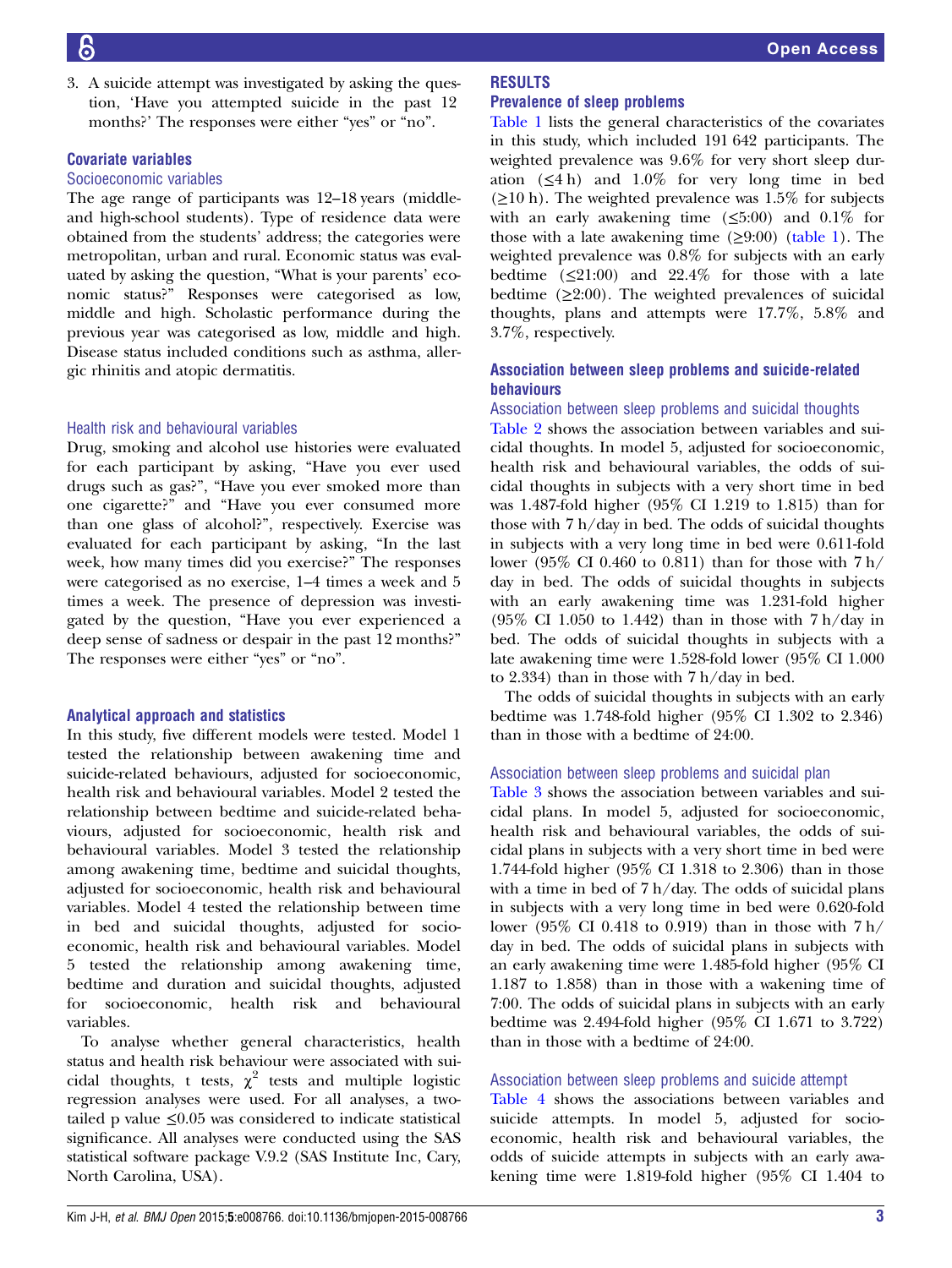<span id="page-3-0"></span>

|                                | <b>Total</b>            |                 | <b>Suicidal</b><br>ideation |                     | <b>No suicidal</b><br>ideation |                          |            | <b>Suicidal</b><br>plan |                 | <b>No suicidal</b><br>plan |                 |            | <b>Suicide</b><br>attempt |       | <b>No suicide</b><br>attempt |                     |          |
|--------------------------------|-------------------------|-----------------|-----------------------------|---------------------|--------------------------------|--------------------------|------------|-------------------------|-----------------|----------------------------|-----------------|------------|---------------------------|-------|------------------------------|---------------------|----------|
| <b>Characteristics</b>         | $\overline{\mathsf{N}}$ | $\overline{\%}$ | N                           | $\overline{\%^{*}}$ | $\mathsf{N}$                   | $\overline{\frac{9}{6}}$ | p Valuet N |                         | $\overline{\%}$ | $\overline{\mathsf{N}}$    | $\overline{\%}$ | p Valuet N |                           | $%$ * | N                            | $\overline{\%^{*}}$ | p Valuet |
| Awakening time (military time) |                         |                 |                             |                     |                                |                          | < 0.0001   |                         |                 |                            |                 | < 0.0001   |                           |       |                              |                     | < 0.0001 |
| $≤5:00$                        | 3048                    | 1.5             | 829                         | 27.2                | 2219                           | 72.8                     |            | 364                     | 11.9            | 2684                       | 88.1            |            | 258                       | 8.2   | 2790                         | 91.8                |          |
| 6:00                           | 43 906                  | 22.0            | 8700                        | 19.7                | 35 206                         | 80.3                     |            | 2816                    | 6.4             | 41 090                     | 93.6            |            | 1830                      | 4.1   | 42076                        | 95.9                |          |
| 7:00                           | 121 261                 | 63.7            | 20 556                      | 16.8                | 100 705                        | 83.2                     |            | 6540                    | 5.3             | 114721                     | 94.7            |            | 4232                      | 3.4   | 117029                       | 96.6                |          |
| 8:00                           | 23 199                  | 12.6            | 4016                        | 17.3                | 19 183                         | 82.7                     |            | 1465                    | 6.3             | 21 734                     | 93.7            |            | 979                       | 4.1   | 22 2 20                      | 95.9                |          |
| >9:00                          | 228                     | 0.1             | 48                          | 20.9                |                                | 180 79.1                 |            | 19                      | 8.2             |                            | 209 91.8        |            | 13                        | 5.5   |                              | 215 94.5            |          |
| Bedtime (military time)        |                         |                 |                             |                     |                                |                          | < 0.0001   |                         |                 |                            |                 | < 0.0001   |                           |       |                              |                     | < 0.0001 |
| $<$ 21:00                      | 1798                    | 0.8             | 311                         | 18.1                | 1487                           | 81.9                     |            | 141                     | 8.6             | 1657                       | 91.4            |            | 85                        | 5.2   | 1713 94.8                    |                     |          |
| 22:00                          | 9980                    | 4.6             | 1460                        | 14.9                | 8520                           | 85.1                     |            | 603                     | 6.3             | 9377                       | 93.7            |            | 398                       | 4.1   | 9582 95.9                    |                     |          |
| 23:00                          | 33 472                  | 16.4            | 4766                        | 14.2                | 28 706                         | 85.8                     |            | 1667                    | 5.0             | 31 805                     | 95.0            |            | 1024                      | 3.1   | 32 448                       | 96.9                |          |
| 24:00                          | 56 028                  | 29.2            | 9082                        | 15.9                | 46 946                         | 84.1                     |            | 2948                    | 5.1             | 53 080                     | 94.9            |            | 1956                      | 3.3   | 54 072                       | 96.7                |          |
| 1:00                           | 49 5 21                 | 26.6            | 9006                        | 17.9                | 40 515                         | 82.1                     |            | 3096                    | 7.4             | 37 747 92.6                |                 |            | 1763                      | 3.4   | 47 758                       | 96.6                |          |
| $\geq$ 2:00                    | 40 843                  | 22.4            | 9524 22.9                   |                     | 31 319 77.1                    |                          |            | 2749                    | 5.4             | 46 772 94.6                |                 |            | 2086                      | 5.0   | 38 757 95.0                  |                     |          |
| Time in bed (h)                |                         |                 |                             |                     |                                |                          | < 0.0001   |                         |                 |                            |                 | < 0.0001   |                           |       |                              |                     | < 0.0001 |
| $\leq4$                        | 17653                   | 9.6             | 4610 25.6                   |                     | 13 043 74.4                    |                          |            | 1613                    | 8.8             | 16 040 91.2                |                 |            | 1114                      | 6.1   | 16 539                       | 93.9                |          |
| 5                              | 34 078                  | 18.3            |                             | 6992 20.2           | 27 086                         | 79.8                     |            | 2104                    | 6.1             | 31 974                     | 93.9            |            | 1331                      | 3.8   | 32747                        | 96.2                |          |
| 6                              | 46 513                  | 24.7            | 8450                        | 17.8                | 38 063                         | 82.2                     |            | 2629                    | 5.5             | 43 8 84                    | 94.5            |            | 1718                      | 3.6   | 44 795                       | 96.4                |          |
| $\overline{7}$                 | 47892                   | 24.8            | 7706                        | 15.9                | 40 186                         | 84.1                     |            | 2485                    | 5.1             | 45 407 94.9                |                 |            | 1660                      | 3.4   | 46 232 96.6                  |                     |          |
| 8                              | 32 4 23                 | 16.3            | 4595                        | 14.1                | 27828                          | 85.9                     |            | 1635                    | 5.1             | 30788                      | 94.9            |            | 1025                      | 3.2   | 31 398                       | 96.8                |          |
| $\boldsymbol{9}$               | 10 984                  | 5.3             | 1497                        | 13.7                | 9487                           | 86.3                     |            | 599                     | 5.4             | 10 385                     | 94.6            |            | 370                       | 3.2   | 10 614                       | 96.8                |          |
| $\geq 10$                      | 2099                    | 1.0             | 299                         | 14.8                | 1800 85.2                      |                          |            | 139                     | 6.9             | 1960 93.1                  |                 |            | 94                        | 5.1   |                              | 2005 94.9           |          |
| Grade                          |                         |                 |                             |                     |                                |                          | < 0.0001   |                         |                 |                            |                 | < 0.0001   |                           |       |                              |                     | < 0.0001 |
| 13                             | 30 904                  | 15.4            | 5340                        | 17.6                | 25 5 64                        | 82.4                     |            | 2078                    | 6.9             | 28 826 93.1                |                 |            | 1386                      | 4.5   | 29518                        | 95.5                |          |
| 14                             | 31 201                  | 15.8            | 5864                        | 18.7                | 25 337 81.3                    |                          |            | 2229                    | 7.1             | 28 972 92.9                |                 |            | 1508                      | 4.9   | 29 693                       | 95.1                |          |
| 15                             | 31 992                  | 16.6            | 5834                        | 18.2                | 26 158                         | 81.8                     |            | 2056                    | 6.5             | 29 936                     | 93.5            |            | 1362                      | 4.2   | 30 630                       | 95.8                |          |
| 16                             | 32 4 20                 | 17.4            | 5803                        | 17.6                | 26 617                         | 82.4                     |            | 1755                    | 5.3             | 30 665                     | 94.7            |            | 1163                      | 3.5   | 31 257                       | 96.5                |          |
| 17                             | 32 540                  | 17.3            | 5924                        | 17.7                | 26 616 82.3                    |                          |            | 1695                    | 5.0             | 30 845 95.0                |                 |            | 1050                      | 3.0   | 31 490 97.0                  |                     |          |
| 18                             | 32 585                  | 17.5            | 5384                        | 16.3                | 27 201                         | 83.7                     |            | 1391                    | 4.2             | 31 194 95.8                |                 |            | 843                       | 2.5   | 31 742 97.5                  |                     |          |
| Gender                         |                         |                 |                             |                     |                                |                          | < 0.0001   |                         |                 |                            |                 | < 0.0001   |                           |       |                              |                     | < 0.0001 |
| Male                           | 95 800                  | 51.8            | 12955                       | 13.6                | 82 845                         | 86.4                     |            | 4400                    | 4.6             | 91 400 95.4                |                 |            | 2408                      | 2.5   | 93 392 97.5                  |                     |          |
| Female                         | 95 842                  |                 | 48.2 21 194 22.1            |                     | 74 648                         | 77.9                     |            | 6804                    | 7.1             | 89 038 93.0                |                 |            | 4904                      | 5.1   | 90 938 94.9                  |                     |          |
| Region                         |                         |                 |                             |                     |                                |                          | 0.2686     |                         |                 |                            |                 | < 0.0001   |                           |       |                              |                     | 0.1894   |
| Metropolitan                   | 87318                   | 44.7            | 15 686 17.9                 |                     | 71 632 82.1                    |                          |            | 5130                    | 5.8             | 82 188 94.2                |                 |            | 3257                      | 3.7   | 84 061                       | 96.3                |          |
| Urban                          | 81 286                  | 49.0            | 14 3 94                     | 17.5                | 66 892 82.5                    |                          |            | 4674                    | 5.7             | 76 612 94.3                |                 |            | 3119                      | 3.8   | 78 167                       | 96.2                |          |
| Rural                          | 23 038                  | 6.3             | 4069                        | 17.6                | 18 9 69                        | 82.4                     |            | 1400                    | 6.0             | 21 638 94.0                |                 |            | 936                       | 4.0   | 22 102 96.0                  |                     |          |
| Economic status                |                         |                 |                             |                     |                                |                          | < 0.0001   |                         |                 |                            |                 |            |                           |       |                              |                     | < 0.0001 |
| Low                            | 42 507                  | 21.6            | 10 464 24.4                 |                     | 32 043                         | 75.6                     |            |                         |                 |                            |                 | < 0.0001   | 2393                      | 5.5   | 40 114                       | 94.5                |          |
| Middle                         | 91 299                  | 47.3            | 14 6 43                     | 15.9                | 76 656                         | 84.1                     |            | 3496                    | 8.1             | 39 011 91.9                |                 |            | 2949                      | 3.2   | 88 350                       | 96.8                |          |
| High                           | 57836                   | 31.1            | 9042                        | 15.7                | 48 794                         | 84.3                     |            | 4571                    | 4.9             | 86 728 95.1                |                 |            | 1970                      | 3.4   | 55 866 96.6                  |                     |          |

Open Access Open Access

စာ $\overline{\mathbf{C}}$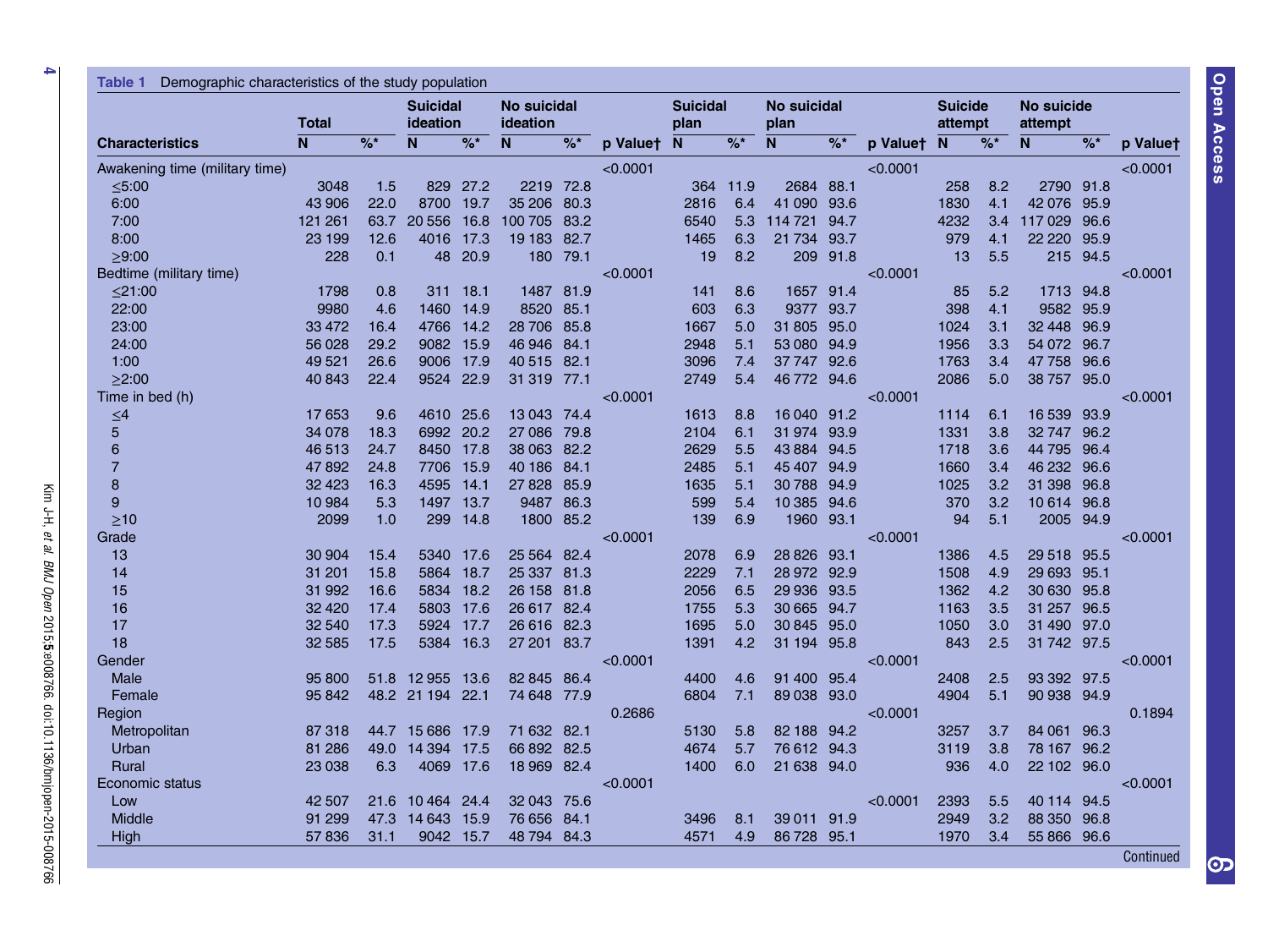#### Table 1 Continued

|                                 | <b>Total</b> |               | <b>Suicidal</b><br>ideation |               | <b>No suicidal</b><br><b>ideation</b> |          |            | <b>Suicidal</b><br>plan |                 | No suicidal<br>plan |               |            | <b>Suicide</b><br>attempt |                 | No suicide<br>attempt |               |          |
|---------------------------------|--------------|---------------|-----------------------------|---------------|---------------------------------------|----------|------------|-------------------------|-----------------|---------------------|---------------|------------|---------------------------|-----------------|-----------------------|---------------|----------|
| <b>Characteristics</b>          | N            | $\frac{9}{6}$ | N                           | $\frac{9}{6}$ | N.                                    | $\%$ *   | p Valuet N |                         | $\frac{9}{6}$ * | N                   | $\frac{9}{6}$ | p Valuet N |                           | $\frac{9}{6}$ * | N                     | $\frac{9}{6}$ | p Valuet |
| Academic performance            |              |               |                             |               |                                       |          | < 0.0001   |                         |                 |                     |               | < 0.0001   |                           |                 |                       |               | < 0.0001 |
| Low                             | 71 0 76      | 36.9          | 15 260 21.4                 |               | 55 816                                | 78.6     |            | 5259                    | 7.3             | 65 817              | 92.7          |            | 3738                      | 5.1             | 67 338 94.9           |               |          |
| <b>Middle</b>                   | 52 533       | 27.5          | 8350                        | 15.7          | 44 183                                | 84.3     |            | 2540                    | 4.7             | 49 993              | 95.3          |            | 1591                      | 2.9             | 50 942                | 97.1          |          |
| High                            | 68 033       | 35.6          | 10539                       | 15.3          | 57 494                                | 84.7     |            | 3405                    | 5.0             | 64 628              | 95.0          |            | 1983                      | 2.9             | 66 050 97.1           |               |          |
| <b>Disease</b>                  |              |               |                             |               |                                       |          | < 0.0001   |                         |                 |                     |               | < 0.0001   |                           |                 |                       |               | < 0.0001 |
| Yes                             | 36 232       | 19.5          | 7773                        | 21.1          | 28 459                                | 78.9     |            | 2758                    | 7.5             | 33 4 74             | 92.5          |            | 1805                      | 4.9             | 34 427 95.1           |               |          |
| <b>No</b>                       | 155 410      | 80.5          | 26 376                      | 16.8          | 129 034                               | 83.2     |            | 8446                    | 5.3             | 146 964             | 94.7          |            | 5507                      | 3.5             | 149 903               | 96.5          |          |
| Alcohol use                     |              |               |                             |               |                                       |          | < 0.0001   |                         |                 |                     |               | < 0.0001   |                           |                 |                       |               | < 0.0001 |
| Yes                             | 90 979       |               | 47.2 20 200 21.9            |               | 70 779                                | 78.1     |            | 6943                    | 7.5             | 84 036              | 92.5          |            | 4744                      | 5.1             | 86 235                | 94.9          |          |
| <b>No</b>                       | 100 663      | 52.8          | 13949                       | 13.9          | 86714                                 | 86.1     |            | 4261                    | 4.2             | 96 402              | 95.8          |            | 2568                      | 2.5             | 98 095 97.5           |               |          |
| Smoking use                     |              |               |                             |               |                                       |          | < 0.0001   |                         |                 |                     |               | < 0.0001   |                           |                 |                       |               | < 0.0001 |
| Yes                             | 45 203       | 23.5          | 11 271                      | 24.3          | 33 932                                | 75.7     |            | 4318                    | 9.3             | 40 885              | 90.7          |            | 3124                      | 6.7             | 42079                 | 93.3          |          |
| <b>No</b>                       | 146 439      |               | 76.5 22 878                 | 15.6          | 123 561 84.4                          |          |            | 6886                    | 4.7             | 139 553             | 95.3          |            | 4188                      | 2.8             | 142 251 97.2          |               |          |
| Drug use                        |              |               |                             |               |                                       |          | < 0.0001   |                         |                 |                     |               | < 0.0001   |                           |                 |                       |               | < 0.0001 |
| Yes                             | 1811         | 0.9           | 836                         | 45.5          |                                       | 975 54.5 |            |                         | 542 29.1        | 1269                | 70.9          |            | 400                       | 21.1            | 1411                  | 78.9          |          |
| <b>No</b>                       | 189831       | 99.1          | 33 31 3                     | 17.4          | 156 518                               | 82.6     |            | 10 662                  | 5.5             | 179 169             | 94.5          |            | 6912                      | 3.6             | 182 919 96.4          |               |          |
| Exercise                        |              |               |                             |               |                                       |          | < 0.0001   |                         |                 |                     |               | 0.0372     |                           |                 |                       |               | 0.0674   |
| <b>No</b>                       | 52 047       | 27.1          | 9973                        | 18.9          | 42 0 74                               | 81.1     |            | 3079                    | 5.8             | 48 968              | 94.2          |            | 2003                      | 3.8             | 50 044 96.2           |               |          |
| 1–4 Times a week                | 114725       | 60.0          | 20 050                      | 17.4          | 94 675                                | 82.6     |            | 6604                    | 5.7             | 108 121             | 94.3          |            | 4307                      | 3.7             | 110418                | 96.3          |          |
| 5 Times a week                  | 24 870       | 12.9          | 4126                        | 16.6          | 20744                                 | 83.4     |            | 1521                    | 6.1             | 23 349              | 93.9          |            | 1002                      | 4.0             | 23 868 96.0           |               |          |
| Depressive symptoms             |              |               |                             |               |                                       |          | < 0.0001   |                         |                 |                     |               | < 0.0001   |                           |                 |                       |               | < 0.0001 |
| Yes                             | 59858        |               | 30.9 24 511                 | 40.9          | 35 347                                | 59.1     |            | 8495                    | 14.1            | 51 363              | 85.9          |            | 5775                      | 9.5             | 54 083 90.5           |               |          |
| <b>No</b>                       | 131 784      | 69.1          | 9638                        | 7.3           | 122 146                               | 92.7     |            | 2709                    | 2.0             | 129 075             | 98.0          |            | 1537                      | 1.2             | 130 247 98.8          |               |          |
| Year                            |              |               |                             |               |                                       |          | < 0.0001   |                         |                 |                     |               | < 0.0001   |                           |                 |                       |               | 0.3321   |
| 2011                            | 64 647       | 33.7          | 12 3 8 1                    | 19.1          | 52 266                                | 80.9     |            | 4047                    | 6.2             | 60 600              | 93.8          |            | 2551                      | 3.8             | 62 096 96.2           |               |          |
| 2012                            | 63 688       | 33.1          | 11 4 31                     | 17.7          | 52 257                                | 82.3     |            | 3754                    | 5.8             | 59 934              | 94.2          |            | 2329                      | 3.6             | 61 359                | 96.4          |          |
| 2013                            | 63 307       | 33.2          | 10 3 37                     | 16.2          | 52 970                                | 83.8     |            | 3403                    | 5.3             | 59 904              | 94.7          |            | 2432                      | 3.8             | 60 875                | 96.2          |          |
| Total                           | 191 642      |               | 100.0 34 149                | 17.7          | 157493                                | 82.3     |            | 11 204                  | 5.8             | 180 438             | 94.2          |            | 7312                      | 3.7             | 184 330 96.3          |               |          |
| *weighted %; †weighted p value. |              |               |                             |               |                                       |          |            |                         |                 |                     |               |            |                           |                 |                       |               |          |

တ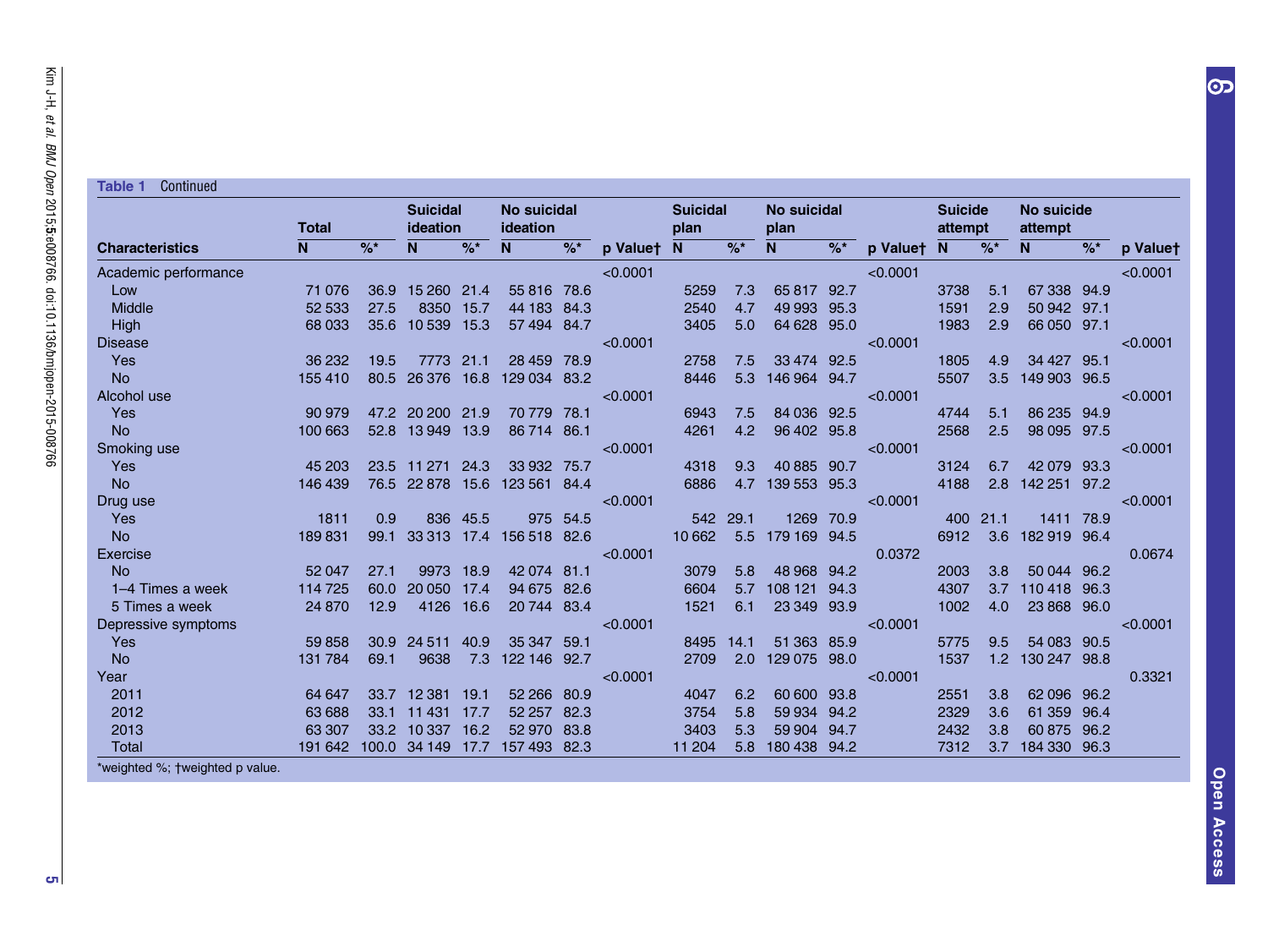<span id="page-5-0"></span>

|                                |           | <b>Model 1</b> |       |           | <b>Model 2</b> |        |           | Model 3      |        | Model 4             |       |              | <b>Model 5</b> |       |        |
|--------------------------------|-----------|----------------|-------|-----------|----------------|--------|-----------|--------------|--------|---------------------|-------|--------------|----------------|-------|--------|
|                                | <b>OR</b> | 95% CI         |       | <b>OR</b> |                | 95% CI | <b>OR</b> |              | 95% CI | <b>OR</b><br>95% CI |       |              | <b>OR</b>      |       | 95% CI |
| Awakening time (military time) |           |                |       |           |                |        |           |              |        |                     |       |              |                |       |        |
| < 5:00                         | 1.460     | 1.320          | 1.614 |           |                |        | 1.556     | 1.406        | 1.723  |                     |       |              | 1.231          | 1.050 | 1.442  |
| 6:00                           | 1.126     | 1.085          | 1.169 |           |                |        | 1.164     | <b>1.121</b> | 1.208  |                     |       |              | 1.033          | 0.960 | 1.111  |
| 7:00                           | 1.000     |                |       |           |                |        | 1.000     |              |        |                     |       |              | 1.000          |       |        |
| 8:00                           | 1.035     | 0.988          | 1.084 |           |                |        | 0.999     | 0.954        | 1.047  |                     |       |              | 1.139          | 1.050 | 1.237  |
| >9:00                          | 1.166     | 0.786          | 1.729 |           |                |        | 1.162     | 0.782        | 1.728  |                     |       |              | 1.528          | 1.000 | 2.334  |
| Bedtime (military time)        |           |                |       |           |                |        |           |              |        |                     |       |              |                |       |        |
| $<$ 21:00                      |           |                |       | 1.173     | 0.998          | 1.380  | 1.112     | 0.946        | 1.306  |                     |       |              | 1.748          | 1.302 | 2.346  |
| 22:00                          |           |                |       | 0.938     | 0.869          | 1.012  | 0.910     | 0.843        | 0.983  |                     |       |              | 1.197          | 1.011 | 1.417  |
| 23:00                          |           |                |       | 0.906     | 0.863          | 0.950  | 0.898     | 0.856        | 0.942  |                     |       |              | 1.029          | 0.941 | 1.126  |
| 24:00                          |           |                |       | 1.000     |                |        | 1.000     |              |        |                     |       |              | 1.000          |       |        |
| 1:00                           |           |                |       | 1.131     | 1.087          | 1.177  | 1.140     | 1.096        | 1.186  |                     |       |              | 0.995          | 0.916 | 1.081  |
| >2:00                          |           |                |       | 1.373     | 1.318          | 1.431  | 1.398     | 1.341        | 1.457  |                     |       |              | 1.060          | 0.906 | 1.240  |
| Time in bed (h)                |           |                |       |           |                |        |           |              |        |                     |       |              |                |       |        |
| $\leq4$                        |           |                |       |           |                |        |           |              |        | 1.585               | 1.499 | 1.675        | 1.487          | 1.219 | 1.815  |
| 5                              |           |                |       |           |                |        |           |              |        | 1.317               | 1.257 | 1.381        | 1.276          | 1.098 | 1.482  |
| 6                              |           |                |       |           |                |        |           |              |        | 1.167               | 1.119 | <b>1.218</b> | 1.171          | 1.077 | 1.273  |
| $\overline{7}$                 |           |                |       |           |                |        |           |              |        | 1.000               |       |              | 1.000          |       |        |
| 8                              |           |                |       |           |                |        |           |              |        | 0.916               | 0.870 | 0.964        | 0.876          | 0.798 | 0.962  |
| 9                              |           |                |       |           |                |        |           |              |        | 0.909               | 0.842 | 0.980        | 0.770          | 0.649 | 0.912  |
| $\geq 10$                      |           |                |       |           |                |        |           |              |        | 0.937               | 0.812 | 1.081        | 0.611          | 0.460 | 0.811  |

Adjusted for grade, gender, region, economic status, academic performance, disease, alcohol use, smoking use, drug use, exercise, depressive symptoms and year.

2.357) than in those with a wakening time of 7:00. The odds of suicide attempts in subjects with a late bedtime were 1.313-fold higher (95% CI 1.005 to 1.716) than in those with a bedtime of 23:00.

### **DISCUSSION**

In this study, we investigated the association between sleep problems (awakening time, bedtime and time in bed) and suicide-related behaviours among Korean adolescents

| Table 3                               | Association between variables and suicidal plan |       |              |                |       |        |                |        |              |           |        |              |                |       |        |
|---------------------------------------|-------------------------------------------------|-------|--------------|----------------|-------|--------|----------------|--------|--------------|-----------|--------|--------------|----------------|-------|--------|
|                                       | <b>Model 1</b>                                  |       |              | <b>Model 2</b> |       |        | <b>Model 3</b> |        |              | Model 4   |        |              | <b>Model 5</b> |       |        |
|                                       | <b>OR</b>                                       |       | 95% CI       | <b>OR</b>      |       | 95% CI | <b>OR</b>      | 95% CI |              | <b>OR</b> | 95% CI |              | <b>OR</b>      |       | 95% CI |
| Awakening time (military time)        |                                                 |       |              |                |       |        |                |        |              |           |        |              |                |       |        |
| < 5:00                                | 1.959                                           |       | 1.704 2.253  |                |       |        | 2.000          | 1.737  | 2.304        |           |        |              | 1.485          | 1.187 | 1.858  |
| 6:00                                  | 1.241                                           | 1.174 | <u>1.312</u> |                |       |        | 1.262          | 1.193  | <b>1.335</b> |           |        |              | 1.082          | 0.977 | 1.198  |
| 7:00                                  | 1.000                                           |       |              |                |       |        | 1.000          |        |              |           |        |              | 1.000          |       |        |
| 8:00                                  | 1.052                                           | 0.980 | 1.130        |                |       |        | 1.030          | 0.959  | 1.107        |           |        |              | 1.202          | 1.068 | 1.354  |
| >9:00                                 | 1.291                                           | 0.739 | 2.255        |                |       |        | 1.300          | 0.744  | 2.271        |           |        |              | 1.772          | 0.989 | 3.175  |
|                                       | Bedtime (military time)                         |       |              |                |       |        |                |        |              |           |        |              |                |       |        |
| $<$ 21:00                             |                                                 |       |              | 1.667          | 1.325 | 2.097  | 1.539          | 1.222  | 1.938        |           |        |              | 2.494          | 1.671 | 3.722  |
| 22:00                                 |                                                 |       |              | 1.222          | 1.092 | 1.368  | 1.168          | 1.043  | 1.309        |           |        |              | 1.597          | 1.253 | 2.036  |
| 23:00                                 |                                                 |       |              | 0.987          | 0.916 | 1.064  | 0.977          | 0.907  | 1.053        |           |        |              | 1.127          | 0.991 | 1.281  |
| 24:00                                 |                                                 |       |              | 1.000          |       |        | 1.000          |        |              |           |        |              | 1.000          |       |        |
| 1:00                                  |                                                 |       |              | 1.102          | 1.033 | 1.176  | 1.113          | 1.042  | 1.188        |           |        |              | 0.939          | 0.831 | 1.060  |
| $\geq$ 2:00                           |                                                 |       |              | 1.383          | 1.294 | 1.479  | 1.414          | 1.322  | <b>1.513</b> |           |        |              | 0.978          | 0.783 | 1.222  |
| Time in bed (h)                       |                                                 |       |              |                |       |        |                |        |              |           |        |              |                |       |        |
| $\leq4$                               |                                                 |       |              |                |       |        |                |        |              | 1.740     | 1.597  | 1.896        | 1.744          | 1.318 | 2.306  |
| 5                                     |                                                 |       |              |                |       |        |                |        |              | 1.315     | 1.218  | 1.420        | 1.369          | 1.103 | 1.700  |
| $\begin{array}{c} 6 \\ 7 \end{array}$ |                                                 |       |              |                |       |        |                |        |              | 1.177     | 1.098  | <b>1.261</b> | 1.236          | 1.094 | 1.397  |
|                                       |                                                 |       |              |                |       |        |                |        |              | 1.000     |        |              | 1.000          |       |        |
| 8                                     |                                                 |       |              |                |       |        |                |        |              | 1.021     | 0.945  | 1.103        | 0.899          | 0.788 | 1.025  |
| 9                                     |                                                 |       |              |                |       |        |                |        |              | 1.083     | 0.964  | 1.218        | 0.736          | 0.580 | 0.934  |
| $\geq 10$                             |                                                 |       |              |                |       |        |                |        |              | 1.326     | 1.070  | 1.644        | 0.620          | 0.418 | 0.919  |

Adjusted for grade, gender, region, economic status, academic performance, disease, alcohol use, smoking use, drug use, exercise, depressive symptoms and year.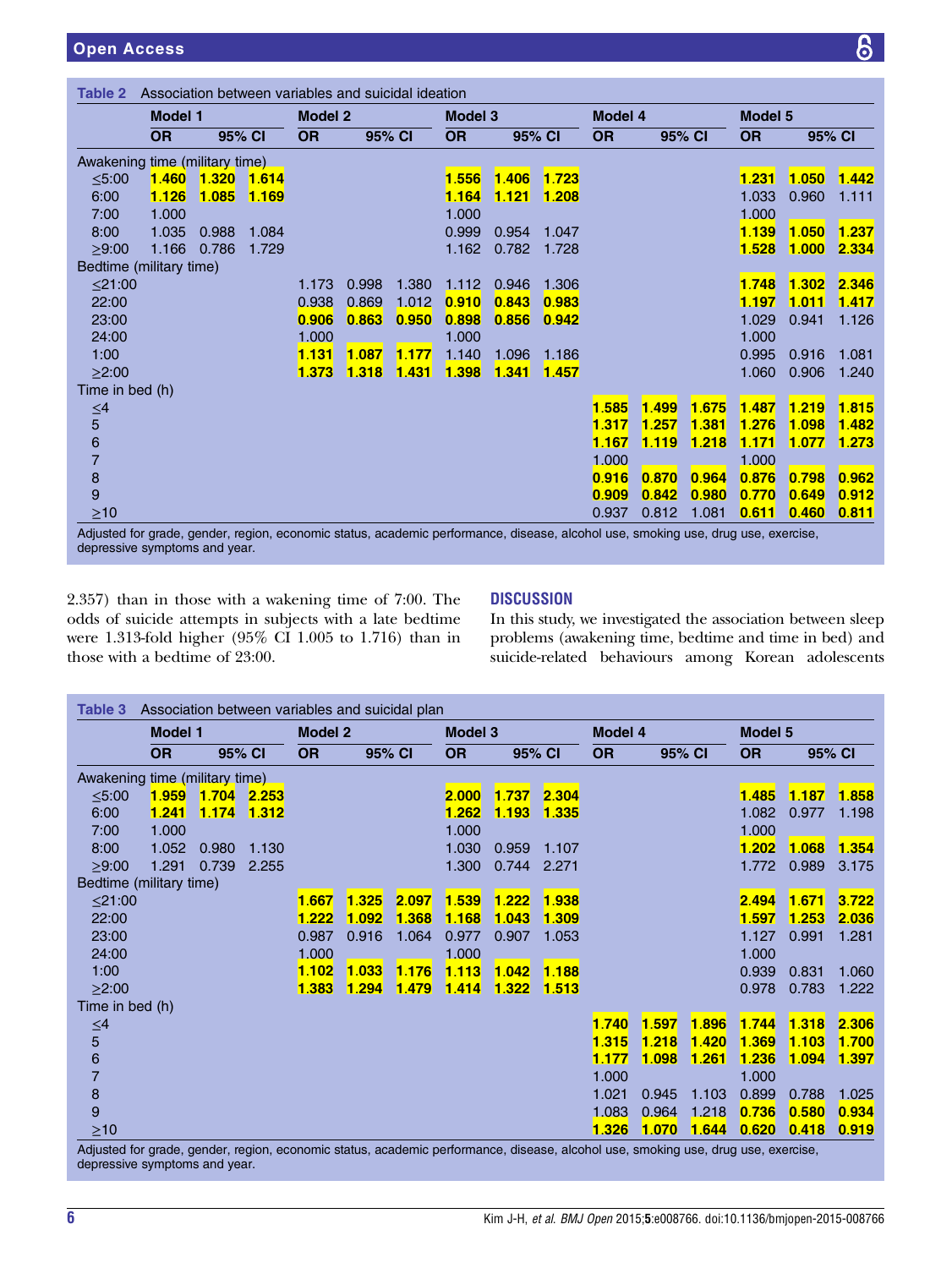<span id="page-6-0"></span>

|                                | <b>Model 1</b> |             |       | <b>Model 2</b>      |       |           | <b>Model 3</b> |       |           | Model 4 |       |           | <b>Model 5</b> |       |              |
|--------------------------------|----------------|-------------|-------|---------------------|-------|-----------|----------------|-------|-----------|---------|-------|-----------|----------------|-------|--------------|
|                                | <b>OR</b>      | 95% CI      |       | <b>OR</b><br>95% CI |       | <b>OR</b> | 95% CI         |       | <b>OR</b> | 95% CI  |       | <b>OR</b> | 95% CI         |       |              |
| Awakening time (military time) |                |             |       |                     |       |           |                |       |           |         |       |           |                |       |              |
| 5:00                           | 1.961          | 1.666 2.308 |       |                     |       |           | 2.012          | 1.707 | 2.371     |         |       |           | 1.819          | 1.404 | 2.357        |
| 6:00                           | 1.217          | 1.135       | 1.306 |                     |       |           | 1.242          | 1.158 | 1.332     |         |       |           | 1.178          | 1.042 | 1.330        |
| 7:00                           | 1.000          |             |       |                     |       |           | 1.000          |       |           |         |       |           | 1.000          |       |              |
| 8:00                           | 1.109          | 1.018       | 1.207 |                     |       |           | 1.081          | 0.992 | 1.177     |         |       |           | 1.120          | 0.964 | 1.300        |
| >9:00                          | 1.332          | 0.678       | 2.615 |                     |       |           | 1.342          | 0.679 | 2.652     |         |       |           | 1.399          | 0.676 | 2.895        |
| Bedtime (military time)        |                |             |       |                     |       |           |                |       |           |         |       |           |                |       |              |
| $<$ 21:00                      |                |             |       | 1.437               | 1.087 | 1.900     | 1.338          | 1.011 | 1.770     |         |       |           | 1.343          | 0.803 | 2.246        |
| 22:00                          |                |             |       | 1.198               | 1.049 | 1.369     | 1.151          | 1.006 | 1.317     |         |       |           | 1.281          | 0.948 | 1.732        |
| 23:00                          |                |             |       | 0.944               | 0.861 | 1.036     | 0.938          | 0.855 | 1.028     |         |       |           | 0.987          | 0.838 | 1.163        |
| 24:00                          |                |             |       | 1.000               |       |           | 1.000          |       |           |         |       |           | 1.000          |       |              |
| 1:00                           |                |             |       | 1.072               | 0.991 | 1.160     | 1.079          | 0.997 | 1.168     |         |       |           | 1.043          | 0.899 | 1.211        |
| $\geq$ 2:00                    |                |             |       | 1.415               | 1.308 | 1.532     | 1.440          | 1.330 | 1.560     |         |       |           | 1.313          | 1.005 | <b>1.716</b> |
| Time in bed (h)                |                |             |       |                     |       |           |                |       |           |         |       |           |                |       |              |
| $\leq4$                        |                |             |       |                     |       |           |                |       |           | 1.762   | 1.590 | 1.951     | 1.241          | 0.884 | 1.741        |
| 5                              |                |             |       |                     |       |           |                |       |           | 1.237   | 1.130 | 1.356     | 0.995          | 0.767 | 1.291        |
| 6                              |                |             |       |                     |       |           |                |       |           | 1.148   | 1.054 | 1.249     | 1.073          | 0.923 | 1.247        |
| $\overline{7}$                 |                |             |       |                     |       |           |                |       |           | 1.000   |       |           | 1.000          |       |              |
| 8                              |                |             |       |                     |       |           |                |       |           | 0.976   | 0.888 | 1.073     | 0.966          | 0.820 | 1.137        |
| 9                              |                |             |       |                     |       |           |                |       |           | 0.987   | 0.861 | 1.131     | 0.846          | 0.625 | 1.145        |
| $\geq 10$                      |                |             |       |                     |       |           |                |       |           | 1.500   | 1.165 | 1.931     | 1.127          | 0.681 | 1.865        |

depressive symptoms and year.

using a nationally representative sample. Because the likely association between sleep problems and suicide-related behaviours depends on different processes in adolescents than in adults, conducting additional studies to verify this association in adolescents is important.

Overall, in this study, sleep problems tended to be associated with suicide-related behaviours and awakening time and bedtime patterns were U-shaped, similar to our previous study in Korean adults.<sup>[26](#page-8-0)</sup>

In order to detect the existence and multicollinearity between time in bed, awakening time and bedtime in our analysis model, the variance inflation factor (VIF) was used to assess the extent to which the variances of the estimated coefficients were inflated. A predictor with VIF>10 is considered to be indicative of serious multicollinearity. $27$  We examined the VIF in the regression coefficients of all variables, including time in bed, awakening time and bedtime for 0<VIF<3. Suicide attempts among subjects with early awakening times showed a greater effect than did suicide thoughts and suicide plans (model 5). Suicide plans in subjects with early bedtime showed a greater effect than did suicidal thoughts, and a late bedtime  $(\geq 2:00)$  was associated with a high probability of suicide attempts (model 5). However, unlike in our previous study, $26$  the correlation of time in bed with suicide-related behaviours was not U-shaped, and although suicide attempts were not associated with time in bed after adjusting for awakening time and bedtime, subjects with extreme time in bed showed decreased suicidal thoughts and suicidal plans.

Sleep loss can cause various psychological and physiological impairments, with endocrine and immunological changes.[28](#page-8-0) Although the association between inappropriate sleep patterns and suicidal behaviours requires plausible physiological mechanisms for such a cause-andeffect relationship, several researchers have proposed that inhibition of the serotonin (5-hydroxytriptamine) system plays a significant role in both suicide and sleep.<sup>[29](#page-8-0)</sup>

These associations were independent of sociodemographic variables (age, gender, region and economic status), health risk behaviour variables (alcohol, smoking and drug use history and exercise), health status (depressive symptoms and disease), academic performance and the year.

Adequate sleep is essential for good health and optimal physical and cognitive performance.<sup>30</sup>

However sleep problems in adolescents are common and sleep disruption is associated with a wide range of behavioural, cognitive and mood impairments in adolescents.<sup>31</sup>

Many clinical studies in adolescents have consistently reported that reduced hours of sleep are associated with emotional problems such as depression and anxiety,  $16\frac{17}{17}$ in addition to self-harm and suicidal thoughts. $^{22}$  $^{22}$  $^{22}$  Poor sleep has also been correlated with increased aggression, irritability and hostility in both adults and adolescents, conducive to problems and bullying behaviour in school children and habitual substance misuse, self-injurious behaviours and suicide attempts overall.<sup>[32](#page-8-0)</sup>

This study has a number of clinical implications for adolescents in Korea. $33334$  First, a comprehensive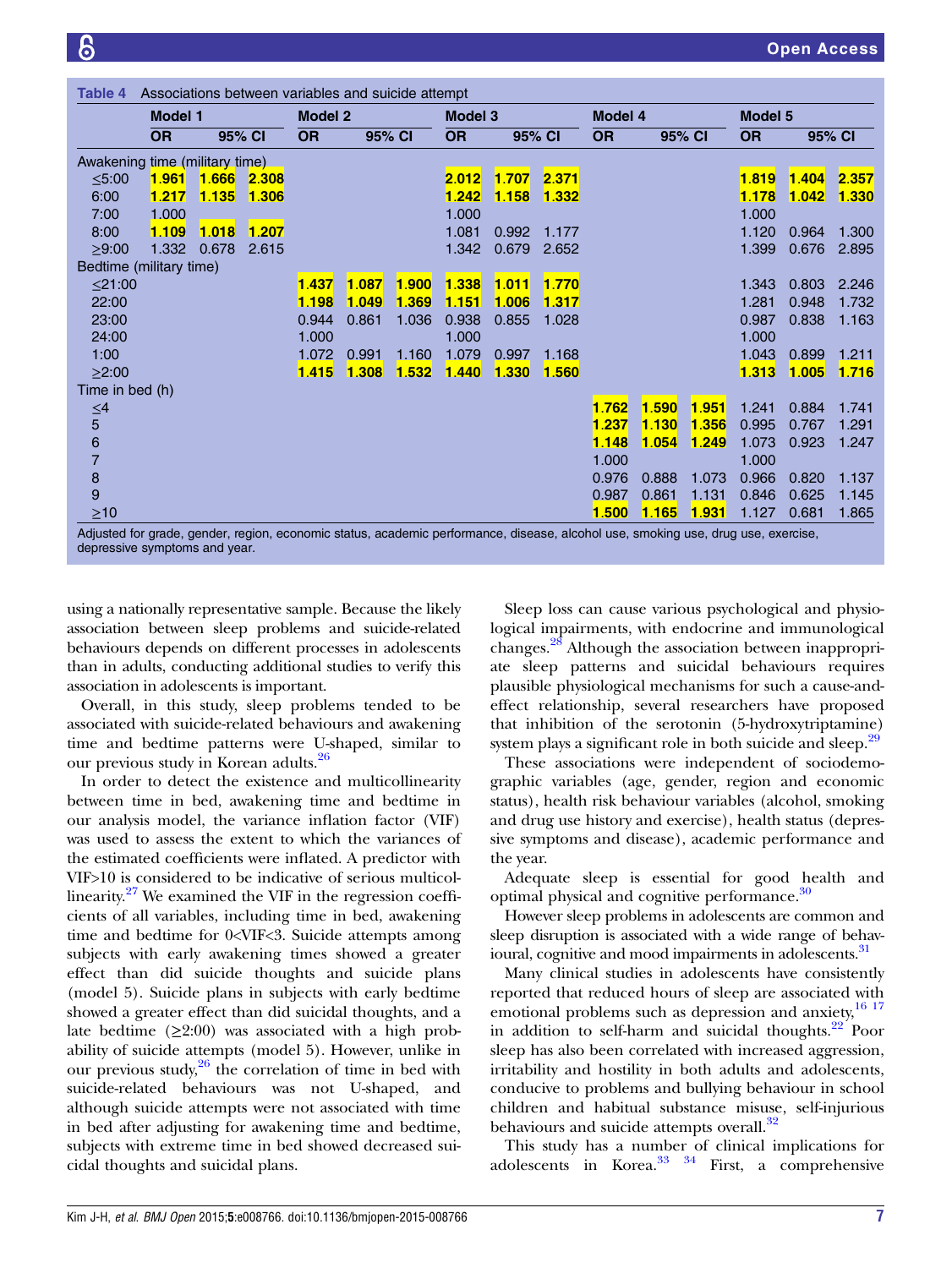<span id="page-7-0"></span>evaluation of suicide behaviours should include a sleep time assessment, irrespective of whether or not an individual reports other medical conditions including mental disorder, and continual screening and treatment are necessary. Second, sleep problems should alert treatment providers to a possible high risk of suicide. Finally, the causes of the unique patterns and the high prevalence of suicidal behaviours in Korean adolescents are unclear, which suggests that multidisciplinary efforts and studies, including psychiatric, familial and social aspects, are urgently required to solve the problem. Future research is needed.

This study had several strengths and limitations. One strength was that the participants in the survey were representative of the overall adolescent student population attending in grades 7 through 12. Additionally, the number of participants was large; therefore the results can be generalised to the overall adolescent population in South Korea.

Nevertheless, limitations in sample bias existed. First, all data collected were derived from a self-reported questionnaire, including the individual mean number of sleep hours, suicide-related behaviours, stress-related factors and drug use, which might have affected the results; however, all participants were informed that their responses would remain anonymous. In addition, self-evaluation tools may be affected by cognitive biases, including recall bias, erroneous self-perception, as well as the desire to please, displease or provoke, particularly in adolescents. Second, disadvantages of web-based surveys should be considered, including the lack of access to clinical information and the fact that not all participants were equally computer literate. Third, since data on various mental disorders or the general mental health of the study participants were not available, controlling for their possible contribution was difficult. Although results of various studies<sup>15 35</sup> <sup>36</sup> investigating the insomnia–suicide risk link and the psychological mechanisms underpinning the association were observed, insomnia variable was not included for analysis because of lack of information. Therefore, future studies should refine our understanding through more in-depth studies. Finally, owing to the cross-sectional nature of this study, determining a causal relationship between coping behaviour and suicidal thoughts was not possible and future studies using a longitudinal design are needed to evaluate this relationship.

#### **CONCLUSION**

The findings of our large, representative, populationbased study indicate an association between sleep problems and suicide-related behaviours among adolescents in South Korea. Based on the results of this study, we conclude that multilateral strategies for adolescents would be helpful in dealing with the risks of suicidality, and improved strategies are needed to identify subjects at greatest risk of suicidal behaviour.

Acknowledgements We thank Textcheck for checking and correcting the English in our manuscript.

Contributors J-HK, SGL, E-CP designed the study, researched the data, performed the statistical analyses and wrote the manuscript. J-HK, K-BY contributed to the discussion and reviewed and edited the manuscript. K-BY is the guarantor.

Funding This research received no specific grant from any funding agency in the public, commercial or not-for-profit sectors.

Competing interests None declared.

Provenance and peer review Not commissioned; externally peer reviewed.

Data sharing statement No additional data are available.

Open Access This is an Open Access article distributed in accordance with the Creative Commons Attribution Non Commercial (CC BY-NC 4.0) license, which permits others to distribute, remix, adapt, build upon this work noncommercially, and license their derivative works on different terms, provided the original work is properly cited and the use is non-commercial. See: [http://](http://creativecommons.org/licenses/by-nc/4.0/) [creativecommons.org/licenses/by-nc/4.0/](http://creativecommons.org/licenses/by-nc/4.0/)

#### REFERENCES

- 1. Pompili MIM, Vichi M, Masocco M, et al. Suicide prevention among youths. Systematic review of available evidence-based interventions and implications for Italy. Minerva Pediatr 2010;62:507–35.
- 2. Goodwin RD, Marusic A. Association between short sleep and suicidal ideation and suicide attempt among adults in the general population. Sleep 2008;31:1097–101.
- 3. Bursztein C, Apter A. Adolescent suicide. [Curr Opin Psychiatry](http://dx.doi.org/10.1097/YCO.0b013e3283155508) 2009;22:1–6.
- 4. Varnik P. Suicide in the world. [Int J Environ Res Public Health](http://dx.doi.org/10.3390/ijerph9030760) 2012;9:760–71.
- 5. United Nations Children's Fund (UNICEF). Mortality of Russian teenagers from suicide. Moscow: UNICEF, Russian Federation, 2011.
- 6. Centers for Disease Control and Prevention NCfIPaC. Web-Based Injury Statistics Query and Reporting System (WISQARS). 2012. <http://www.cdc.gov/injury/wisqars>
- 7. Korean Ministry of Health and Welfare. The epidemiological survey of mental disorders in Korea. Seoul: Korean Ministry of Health and Welfare, 2011.
- 8. Peltzer K, Pengpid S. Suicidal ideation and associated factors among school-going adolescents in Thailand. [Int J Environ Res](http://dx.doi.org/10.3390/ijerph9020462) [Public Health](http://dx.doi.org/10.3390/ijerph9020462) 2012;9:462–73.
- van Aalst JA, Shotts SD, Vitsky JL, et al. Long-term follow-up of unsuccessful violent suicide attempts: risk factors for subsequent attempts. [J Trauma](http://dx.doi.org/10.1097/00005373-199209000-00021) 1992;33:457-64.
- 10. Goldstein TR, Bridge JA, Brent DA. Sleep disturbance preceding completed suicide in adolescents. [J Consult Clin Psychol](http://dx.doi.org/10.1037/0022-006X.76.1.84) 2008;76:84–91.
- 11. Tang TC, Ko CH, Yen JY, et al. Suicide and its association with individual, family, peer and school factors in an adolescent population in southern Taiwan. [Suicide Life Threat Behav](http://dx.doi.org/10.1521/suli.2009.39.1.91) 2009;39:91-102.
- 12. Colrain IM, Baker FC. Changes in sleep as a function of adolescent development. [Neuropsychol Rev](http://dx.doi.org/10.1007/s11065-010-9155-5) 2011;21:5-21.
- 13. Hartz AJ, Daly JM, Kohatsu ND, et al. Risk factors for insomnia in a rural population. [Ann Epidemiol](http://dx.doi.org/10.1016/j.annepidem.2007.07.097) 2007;17:940–7.
- 14. Winsper C, Tang NKY. Linkages between insomnia and suicidality: prospective associations, high-risk subgroups and possible psychological mechanisms. [Int Rev Psychiatry](http://dx.doi.org/10.3109/09540261.2014.881330) 2014;26:189-204.
- 15. Woosley JA, Lichstein KL, Taylor DJ, et al. Insomnia complaint versus sleep diary parameters: predictions of suicidal ideation. [Suicide Life Threat Behav](http://dx.doi.org/10.1111/sltb.12173) 2015.
- 16. Cukrowicz KCOA, Pinto JV, Bernert RA, et al. The impact of insomnia and sleep disturbances on depression and suicidality. [Dreaming](http://dx.doi.org/10.1037/1053-0797.16.1.1) 2006;16:1–10.
- 17. Bernert RAJT, Cukrowicz KC, Schmidt NB, et al. Suicidality and sleep disturbances. Sleep 2005;28:1135.
- 18. Roth T, Jaeger S, Jin R, et al. Sleep problems, comorbid mental disorders and role functioning in the national comorbidity survey replication. [Biol Psychiatry](http://dx.doi.org/10.1016/j.biopsych.2006.05.039) 2006;60:1364-71.
- 19. Breslau N, Roth T, Rosenthal L, et al. Sleep disturbance and psychiatric disorders: a longitudinal epidemiological study of young adults. [Biol Psychiatry](http://dx.doi.org/10.1016/0006-3223(95)00188-3) 1996;39:411-18.
- 20. Brower KJ, Aldrich MS, Robinson EA, et al. Insomnia, self-medication and relapse to alcoholism. [Am J Psychiatry](http://dx.doi.org/10.1176/appi.ajp.158.3.399) 2001;158:399–404.